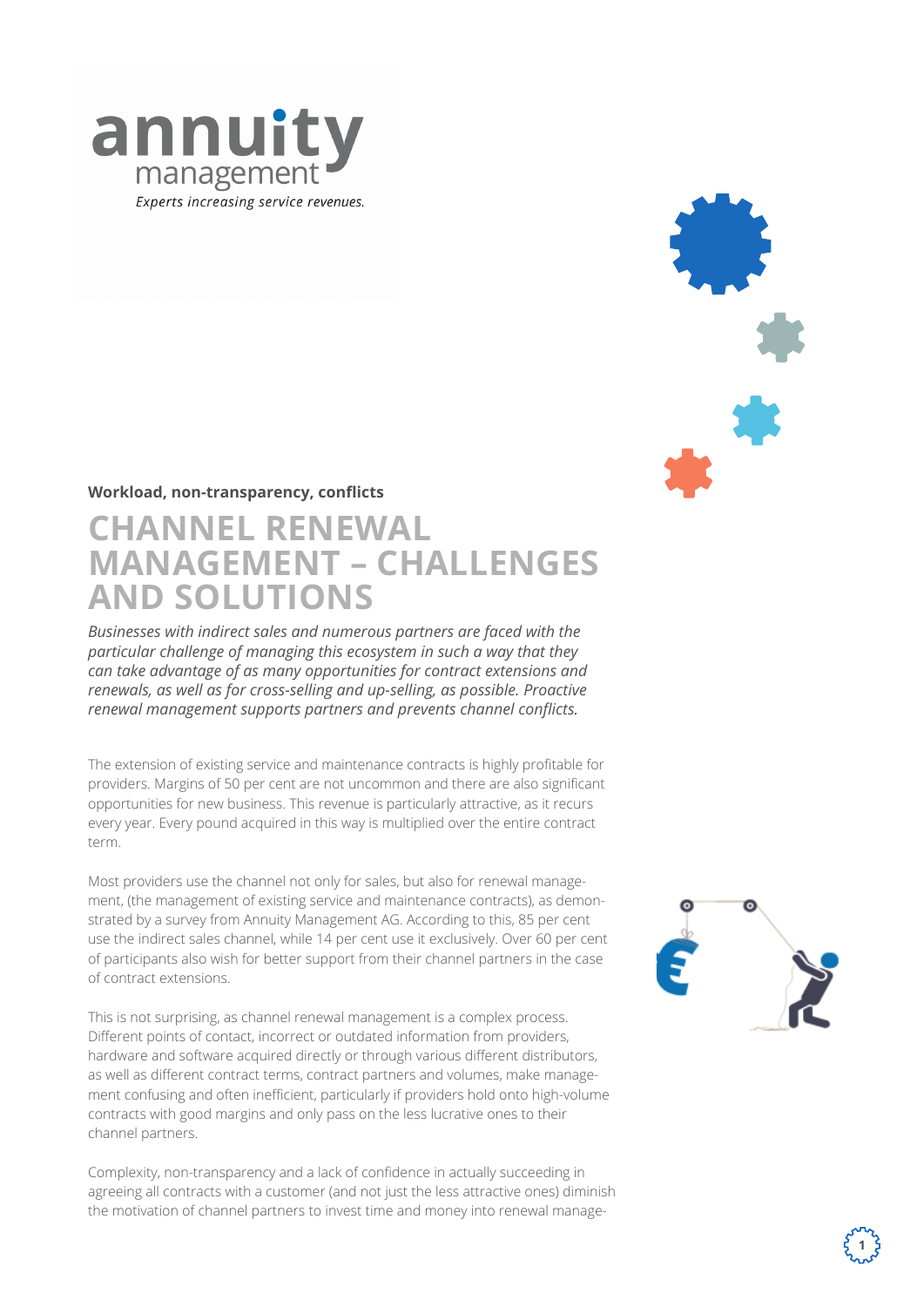ment. Contracts subsequently expire or are taken over by third-party maintenance providers (TPM).

This unsatisfactory situation is not due to any ill will on the part of the channel. On the contrary, over 90 per cent of the channel partners surveyed by Annuity Management would welcome more proactive support from providers with regard to renewal management. Providers are also not interested in ignoring the channel, but are simply overwhelmed by the complex nature of renewal management.

#### **What needs to be done**

For successful renewal management, it is first and foremost vital to compile all existing service and maintenance contracts with a customer, regardless of whether they were originally agreed directly with the provider, a distributor or a channel partner. After this, the responsibilities for contract extensions should be defined and scheduled so that there is ample time for renewal prior to expiry of the contract. Ideally, contact should be made three months prior to expiry of the contract.

During this process, opportunities for cross-selling and up-selling should also be explored, such as upgrading to a higher service level or identifying 'naked box', hardware from customers that is not, or is no longer, covered by service contracts.

In general, these tasks are not performed adequately by the provider or by channel partners. It is therefore advisable to seek the assistance of a specialist service-only provider. They not only have the necessary expertise in the management of complex contract types, but also in processes and IT systems which simplify contract management, ensure transparency, and significantly reduce workload.

The experts consequently support both the provider and the channel in relation to all renewal management tasks, such as offer preparation, performance tracking, cross-selling and up-selling, and generation of new business. As a neutral partner, they have both the provider's and partner's interests in mind and can thus prevent channel conflict.

## **Rescue in time of need**

Without a channel support programme of this nature, channel partners are not always able to renew expiring contracts in time, even though the providers give them over 120 days in some cases. This is a problem for the provider, as they stand to lose revenue and customers. This is where channel rescue experts come in. These companies have made a business out of rescuing expired contracts. They only come into contact with the customer after the renewal period has lapsed. To avoid channel conflict, the customer is always informed of the opportunity to contact their channel partner directly in order to obtain a contract extension. If a customer would still like to request a contract extension from the service-only renewal rescue expert, they can do this, but they will not receive any discount on the list prices. Studies confirm that around 40 per cent of customers contacted in this manner successfully conclude a contract extension with their partner – a lead generation factor for the channel that should not be underestimated.

If all else fails and the partner takes no action despite receiving reminders, or the customer does not contact the partner as arranged, the rescue expert then gets

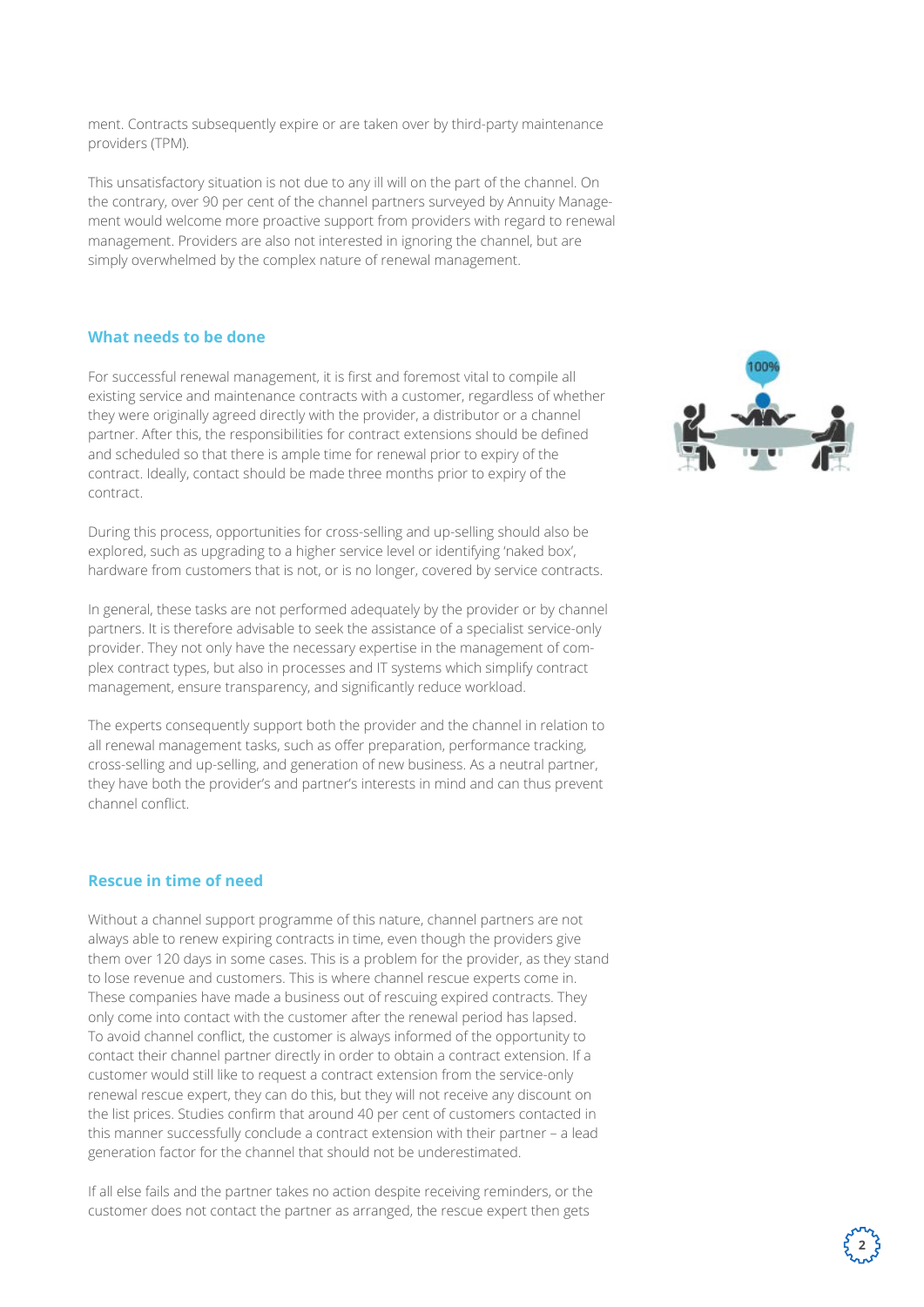involved again and contacts the customer after 30 days if no request has been received. With this type of rescue, the specialist typically also identifies up to 30 per cent naked box, and can thus generate additional business, which in turn can benefit the provider and, ultimately, the channel.

Renewal and channel rescue services complement one another perfectly, as together they cover the entire lifecycle of a contract and thus maximise opportunities for renewals and corresponding new business.

#### **Benefits for providers and partners**

Cooperation with service-only end-to-end providers presents the following benefits for the providers and their channel:

- Systematic, thorough renewal management prevents erosion of the install base and ensures high coverage rates.
- Professional support from sales experts generates additional new business.
- $*$  Professional processes, systems and tools enable higher productivity and quality with significantly reduced management costs.
- Complete transparency across all contract details enable market trends and sales opportunities for new business to be identified, and up-selling and cross-selling measures to be defined.

# **Conclusion**

Renewal management through or with channel partners is complex, error-prone and time-consuming for providers. It often leads to channel conflict, and does not allow the full potential for new business, as well as up-selling and cross-selling associated with existing service and maintenance contracts, to develop. A serviceonly provider specialising in contract management can help to clear things up. It guarantees fair, transparent conditions for providers and channel partners, increases the intrinsic value of renewal management, and also reduces management costs. Even expired service contracts can be rescued with professional assistance. With this type of professional renewal management, renewal rates can be increased by over 20 per cent per year, while over 10 per cent new business can be generated through up-selling and cross-selling as well as through identification of hardware without maintenance and service contracts (naked box) – a step which quickly pays off for providers and channel partners.